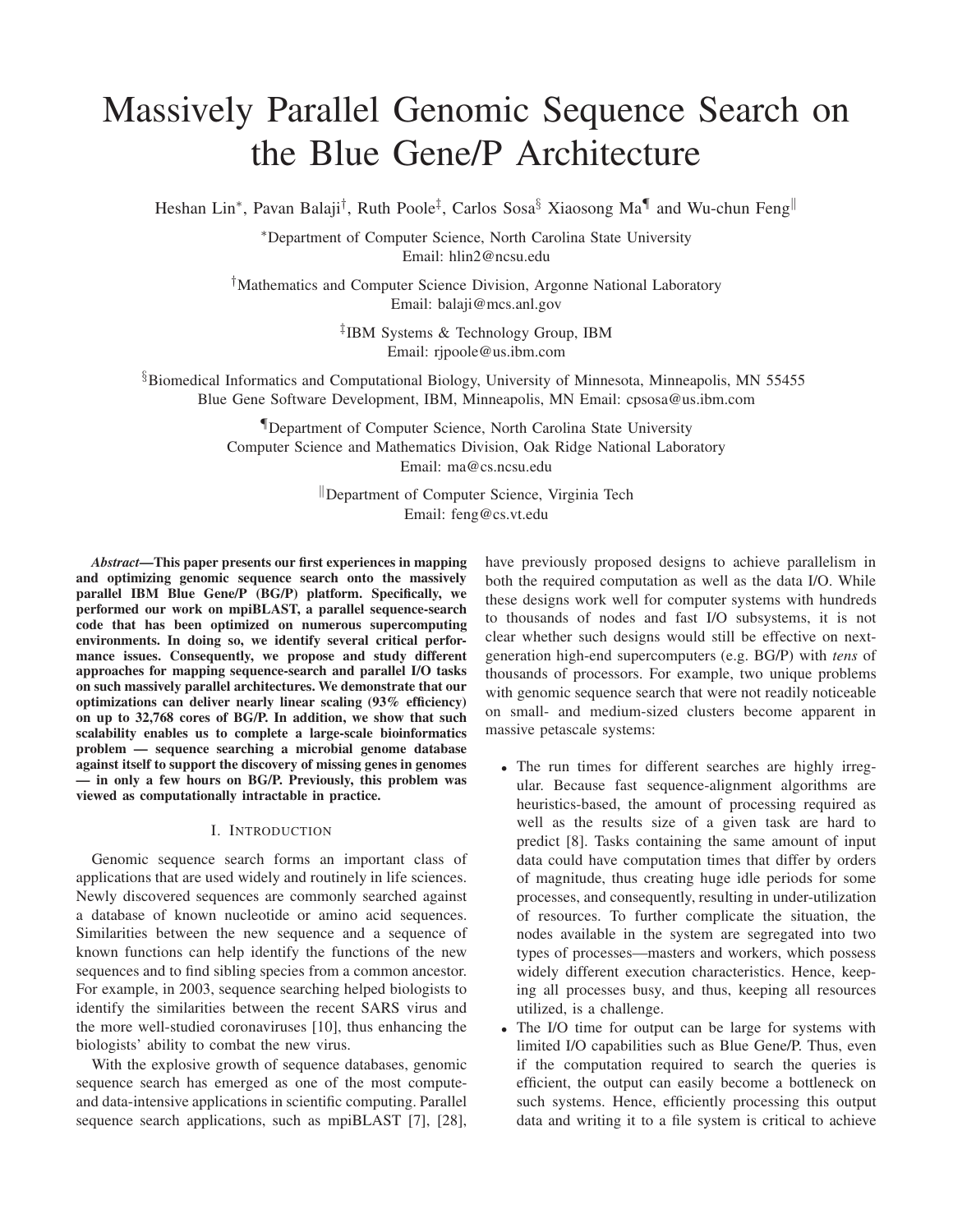high performance for sequence-search applications.

In this paper, we propose two tightly coupled optimizations to mpiBLAST: (i) fine-grained and dynamically load-balanced task scheduling and (ii) scalable, asynchronous output processing. With fine-grained and dynamically load-balanced task scheduling, we allow flexible placement of master and worker processes to balance their computation loads. In addition, different worker processes can dynamically re-group and thus avoid long idle periods caused by the large difference in the computational times for different tasks. With asynchronous output processing, we obtain the performance benefit of parallel I/O without the synchronization overhead imposed by traditional collective I/O techniques.

Together with detailed descriptions of the above designs, we present extensive evaluation of these designs on largescale BG/P systems. Our experimental results demonstrate that these two enhancements allow the application to scale almost linearly (93% efficiency) to 32768 cores of BG/P. We also show that those optimizations allow us to tackle a real computational biology problems, i.e., sequence searching a microbial genome database against itself to support the discovery of missing genes in genomes. This problem, previously viewed as computationally intractable, completed in only a few hours on BG/P.

The rest of the paper is organized as follows. Section II provides a brief overview of mpiBLAST and the BG/P architecture. Section III surveys related work. In Section IV, we present the details of our proposed task mapping and I/O optimizations. Section V discusses the performance evaluation of the proposed optimizations on the BG/P architecture. Finally, we present our conclusions in Section VI.

#### II. BACKGROUND

In this section, we provide a brief background about the mpiBLAST sequence-search application (in Section II-A) and the BG/P architecture (in Section II-B).

## *A. mpiBLAST*

The original software architecture of mpiBLAST [7] follows a master-worker design. Our previous work enhanced it with a hierarchical design [28], which organizes all processes into equal-sized *partitions* and has a *supermaster* process dedicated to supervise all the partitions. The supermaster is responsible for assigning tasks to different partitions and handling interpartition load balancing. Within each partition, one process is designated as the master, and the other processes serve as workers. During the execution, first a copy of the database is replicated to each partition. After the database replication is done, the master process in a partition periodically fetches a batch of query sequences from the supermaster and assigns them to the workers within its partition. After all the queries in the current query batch have been searched and the corresponding output has been written by workers, the master starts to fetch the next query batch from the supermaster. The same procedures repeat until all input queries are completed.

mpiBLAST employs a distributed result-processing scheme, which originated from pioBLAST [9], to improve its output performance. Specifically, after a worker finishes searching a query against a database fragment, it prepares and stores the local results in memory buffers and only sends the metadata information needed for result merging (e.g., the size and the similarity score of each result element) to the master process. Once the master receives information for all results for a query, it calculates the output offsets of qualified results and sends the offsets back to the corresponding workers. The workers then call MPI-IO functions to write locally buffered, noncontiguous data to the file system in parallel.

Although the current mpiBLAST design works well on hundreds to thousands of processors with fast I/O subsystems, it has several disadvantages when the program is deployed on petascale machines with tens of thousands of processors and relatively limited I/O capability. First, after a master fetches a query batch, it has to wait until all workers finish the corresponding work before fetching the next query batch, thereby wasting compute power on workers that finish their assignments earlier. Second, each master can only manage one copy of the database. This prevents the system from mapping an arbitrary number of workers to a master, which is important to designing task scheduling algorithms that can maximize the resource utilization. Third, the existing parallel I/O approach is not scalable when processing jobs with large output on systems like BG/P, which will be explained in Section V-B.

#### *B. Overview of the Blue Gene/P Architecture*

The Blue Gene/P architecture supports a distributed memory, message-passing programming model [17]. It uses systemon-a-chip (SoC) technology to deliver four 850-MHz PowerPC 450 processors, capable of achieving a theoretical peak performance of 13.6 gigaflops/chip [22]. Each such SoC constitutes a Compute Node. A Compute Node attached to a processor card with 2 GB of memory creates the compute and I/O cards. Two rows of 16 compute cards then make up a node card. Next, a midplane consists of 16 node cards stacked in a rack. A rack holds two midplanes for a total of 32 node cards.

The PowerPC 450 core itself contains the first-level (L1) cache, which is 64-way set associative. The second level (L2R and L2W) of caches, one dedicated per core, are 2 KB in size. They are fully associative and coherent; they act as prefetch and write-back buffers for L1 data. The L2 cache line is 128 bytes in size. Each L2 cache has one connection toward the L1 instruction cache running at full processor frequency. Each L2 cache also has two connections toward the L1 data cache, one for the writes and one for the loads, each running at full processor frequency. The third-level (L3) cache is 8-way set associative and 8 MB in size with 128-byte lines. Both banks can be accessed by all processor cores. The L3 cache has three write queues and three read queues: one for each processor core and one for the 10-Gigabit network.

There can be up to two I/O cards per node card. When these nodes do not have a local file system, I/O operations need to be sent to an external device. In order to reach this external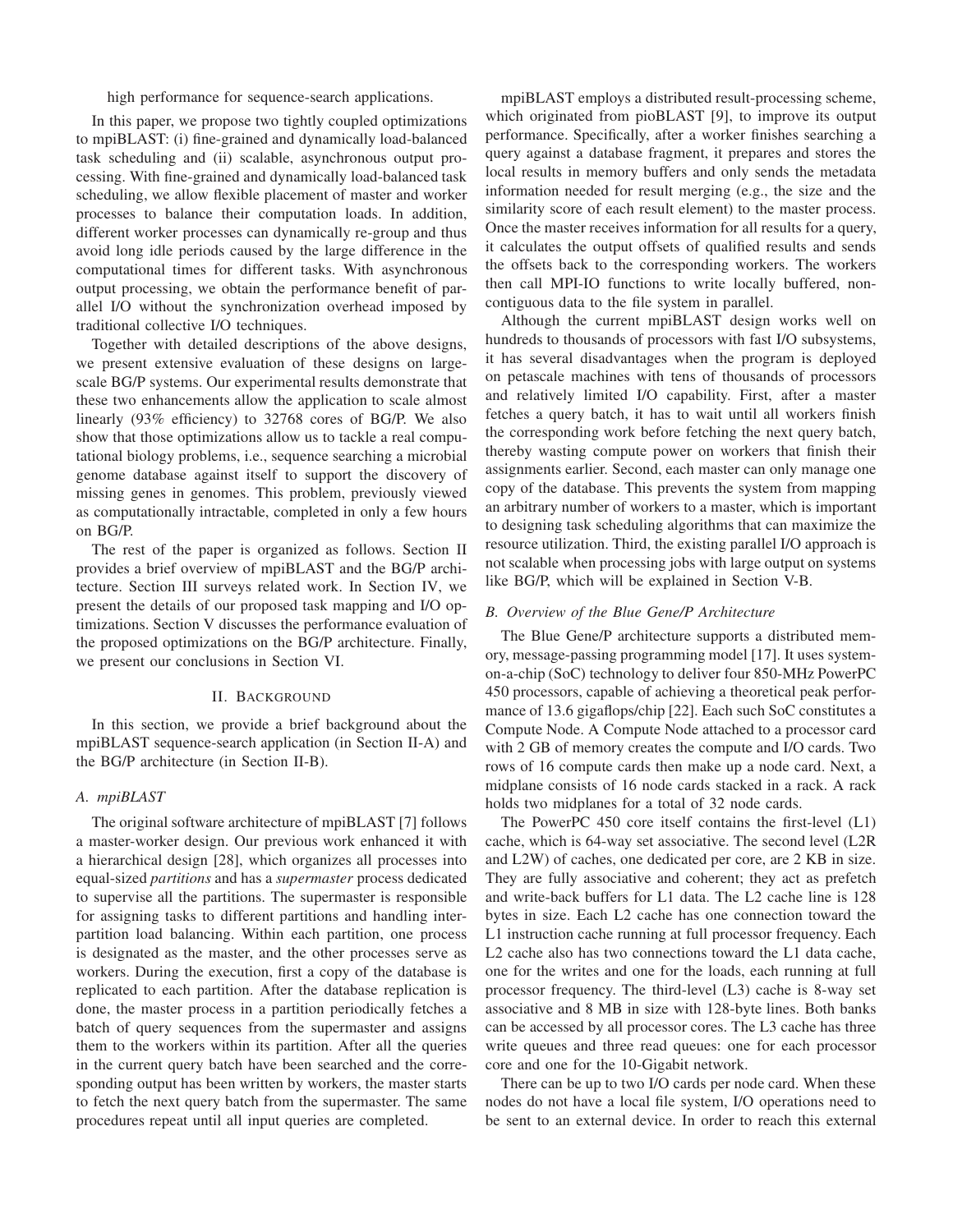device (outside the environment), a *compute node* sends data to an I/O node, which in turn carries out the I/O requests [22]. In the BG/P systems used in our study, the file system are configured with the Global Parallel File System (GPFS) [19], [17].

Applications on Blue Gene/P may run in three different modes: Symmetrical MultiProcessing (SMP) Node mode, Virtual Node mode (VN), and Dual Node mode (DUAL). In the first mode, each compute node executes a single task with a maximum of four threads. Node resources (primarily the memory and the torus network) are shared by all threads. In VN mode, four single-threaded tasks are run on each node, one task per core. Each task gets 1/4 of the total memory of the node. Finally, in the DUAL mode, two tasks can be run on a node. Each task gets half of the memory and cores and can consist of at most two threads.

#### III. RELATED WORK

#### *A. Parallel Genomic Sequence Search*

Early parallel sequence-search software adopted the *query segmentation* approach [3], [4], [5], where a sequence-search job is parallelized by having individual compute nodes independently search disjoint subsets of queries against the whole sequence database. This *embarrassingly* parallel approach scales well when the database can fit in the memory of a compute node. However, query segmentation will suffer high paging overhead when searching databases much larger than the memory of a compute node, because the database needs to be repeatedly scanned when searching multiple queries. This issue motivated *database segmentation* [2], [7], [11], [9], where the sequence database is partitioned and distributed across compute nodes. By fitting large databases into the aggregate memory of multiple compute nodes, database segmentation eliminates the paging issue and allows timely sequence analysis to keep up with fast growing database sizes. Nonetheless, this approach introduces computation dependency between individual nodes because the distributed results generated at different nodes need to be merged to produce final output. The parallel overhead caused by results merging will increase as the system size grows, consequently limiting the program's scalability on large-scale deployments.

Recent efforts in designing large-scale sequence-search applications achieved high scalability by adopting a combination of both segmentation approaches. Rangwala et. al. developed a parallel BLAST implementation optimized for Blue Gene/L [18]. Oehmen et. al. reported ScalaBLAST [16], a highly efficient parallel BLAST built on top of the Global Array [14] toolkit. These tools organize processors into equalsized groups and assign a subset of input queries to each group. Within a processor group, each processor searches the assigned queries on a distinct portion of the database. Both tools employs static load balancing approaches, assuming the execution time of a BLAST search task is predictable from the sizes and/or the numbers of the input queries. For instance, in ScalaBLAST, the input queries are split among processor groups such that the query batch assigned to each group contains presumably same amounts of "work units". The work units of a query batch is calculated based on a "*trial-anderror*" model that takes into account both the total number of characters and the number of queries in a batch. Although such a static load-balancing design scales well by avoiding centralized task scheduling, our recent study discovered that the execution time of a sequence search task is often hard to predict based on the simple metrics of its input data [8]. We also found that searching different jobs with same amounts of input data could yield in execution time differing by *orders of magnitude*. These findings led us to believe that in order to address a broad class of sequence-search jobs, dynamically load balancing is imperative to designing massively parallel sequence-search applications.

#### *B. Optimization of Non-contiguous I/O*

In many parallel scientific applications, processes need to access data files in a non-contiguous manner [6], [15], [20], [21], [27]. There are two techniques widely adopted to optimize non-contiguous I/O performance used in popular parallel I/O libraries such as ROMIO [26].

The first technique is *data sieving*, introduced in the PAS-SION I/O library [24], which targets non-contiguous I/O requests issued from one process. It replaces the original small, non-contiguous I/O requests with larger ones, with additional in-memory data manipulation to pick out portions of data specified in the original read request(s), or to update portions of data specified in the original write request(s). Since these operations are much faster than disk seeks, data sieving can considerably improve non-contiguous I/O performance at the cost of accessing extra amounts of data. However, when many processes access shared files with fine-grained and interleaved write patterns, such as the output of parallel sequence-search applications, data sieving incurs too much extra data access and yields unsatisfactory I/O performance.

The second technique, *collective I/O*, was designed to improve parallel non-contiguous I/O performance by having multiple processes coordinate their operations to combine small, non-contiguous I/O requests into large, sequential ones [12], [23], [26]. The most popular collective I/O strategy used today is *two-phase I/O* [23]. With a two-phase write, involved processes first exchange data to form a contiguous write request, then write such buffered blocks to the file system in parallel. While collective I/O has been widely used in dataintensive parallel numerical simulations, it could incur high synchronization cost when computational phases of a parallel program are not balanced.

## IV. SCALING MPIBLAST TO MASSIVELY PARALLEL **SYSTEMS**

As described in Section I, while existing designs of mpi-BLAST work well for small-to-medium scaled supercomputers with fast I/O subsystems, several issues need to be addressed in order to scale to massively parallel systems. In this section, we discuss two approaches that we propose to allow mpiBLAST to scale on such systems.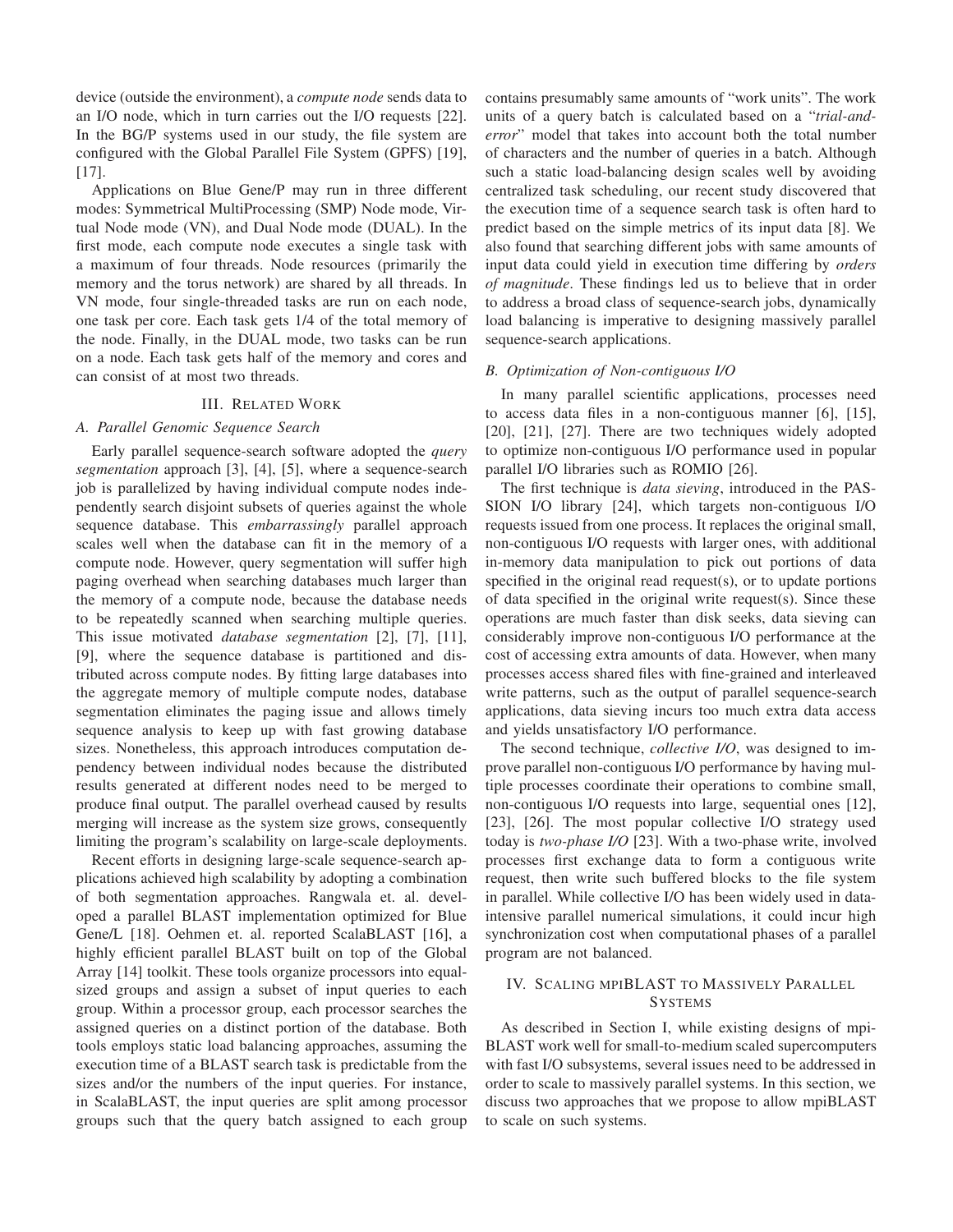## *A. Fine-grained and Dynamically Load-balanced Task Scheduling*

As discussed in Section I, the existing design of mpiBLAST falls short in two aspects with respect to maximizing resource utilization. First, the irregular run times of different workers can result in large idle times for worker processes. Second, the amount of work performed by the masters and workers is unequal, and the current design is not flexible enough to handle arbitrary mappings of number of workers to each master without losing performance. In this section, we present various designs that allow us to efficiently handle these issues.

*1) Fine-grained Data Management for Flexible Master-Worker Ratios:* mpiBLAST adopts a hierarchical approach to handle the input of query data. In this approach, the number of masters to workers is not entirely flexible. For example, for a database of size *S*, fragmenting the database into *F* fragments might result in the best performance. This means that each inner-partition must contain *F* workers and one master process. Given the vastly different work roles of the masters and workers, such stringent restrictions on the number of workers assigned to each master can lead to idleness for either the master (if the work the master performs is much less than what the workers perform) or the workers (if the work the workers perform is much less than what the master performs).

To handle such issues, we present a fine-grained data management approach that allows flexibility to assign an arbitrary ratio of the number of masters to the number of workers. Specifically, in this approach, each inner-partition will still have exactly one master but an arbitrary number of workers. To avoid performance degradation, database fragmentation is still performed in the ideal fragment size, *F*, as described above. However, now each inner-partition can have multiple copies of the entire database. Thus, each master can handle multiple worker groups simultaneously, allowing for a more fine-grained and flexible ratio for the total number of masters in the system to the total number of workers. Note also that a worker can store multiple database fragments.

*2) Efficient Load Balancing Using Dynamic Worker Group Management:* BLAST search time has been found highly variable and unpredictable [8]. To the best of our knowledge, there is no effective way to estimate the execution time of a given BLAST search in the existing literature. Without a priori knowledge of queries' processing time, a greedy algorithm that assigns fine-grained tasks to idle processes appear to be a sufficient solution to load balancing. The challenge then becomes reducing the scheduling overhead that may be exacerbated when using small task granules, at both inter- and intra-partition levels.

At the inter-partition level, a natural load balancing design would be having the master request a query segment from the supermaster whenever a partition is idle. After all query sequences in the segment are finished, the master then requests another query segment from the supermaster. However, doing so may hurt the inner-partition load balance, as the workers that finish their assignments faster will have to wait the

slower workers to finish their own assignments, after which the master will fetch another query segment. This inner-partition imbalance will worsen as the *query segment size* (defined as the number of query sequences in the segment) decreases below a certain level, where there is insufficient work to be balanced across all workers.

To handle these issues we propose a dynamic worker group management approach where the master prefetches several queries from the supermaster. The idea is to have masters maintain a window of outstanding work; whenever a worker is done with its current assignment, it requests the master for next assignment. The set of workers that work on one particular query is dynamically created as different workers become available, consequently minimizing the idle time caused by workers' waiting for new query segment to be fetched.

The scheduling process running on the master is described in Algorithm 1. At the start, the master constructs a list of query sequences,  $QL$ , sorted by their ids that are being processed in the partition. A query sequence  $q_i$  in  $QL$  is corresponding to  $|F|$  individual tasks, with each task searching  $q_i$  against a distinct database fragment. A query  $q_i$  is completed once all of its tasks have been completed. The master sends a prefetching request for more query segments to the supermaster when it observes that the number of total uncompleted tasks of the query sequences in  $QL$  is less than the number of workers. To overlap network communications with local job scheduling, the master receives the query segment in the background with nonblocking MPI calls. In doing so, the inner-partition imbalance is alleviated as a idle worker does not need to wait other workers to finish their assignments before getting to tasks of a new query segment.

At the inner-partition level, our scheduling algorithm avoids synchronization between workers by enabling flexible task sharing between workers in different replication groups. As described in Algorithm 1, in mpiBLAST workers report to the master to request a new task once it finishes the current task. Upon receiving a task request from a worker  $(w_i)$ , the master scans QL in FIFO order to look for an uncompleted task. For the current query  $q_c$  being examined, if the worker has cached some database fragments that needed by  $q_c$ 's uncompleted tasks, the task that contains the cached fragment with smallest id will be assigned to the worker. If no tasks can be found for this worker, the scheduling algorithm will search  $q_c + 1$  in  $QL$ for a task. The scheduling process repeated until all queries are completed.

## *B. Parallel Output Strategies*

Our cross- and inner-partition dynamic task scheduling and query prefetching greatly improves the search throughput for large sequence search jobs. These techniques allow the workers to proceed without being delayed by synchronization. (e.g., waiting for new queries to be assigned or for peers processing the same query to finish). As a tradeoff, such fully dynamic and asynchronous query processing does bring a new challenge, especially on petascale machines with tens of thousands of cores: concurrent output to the shared result file.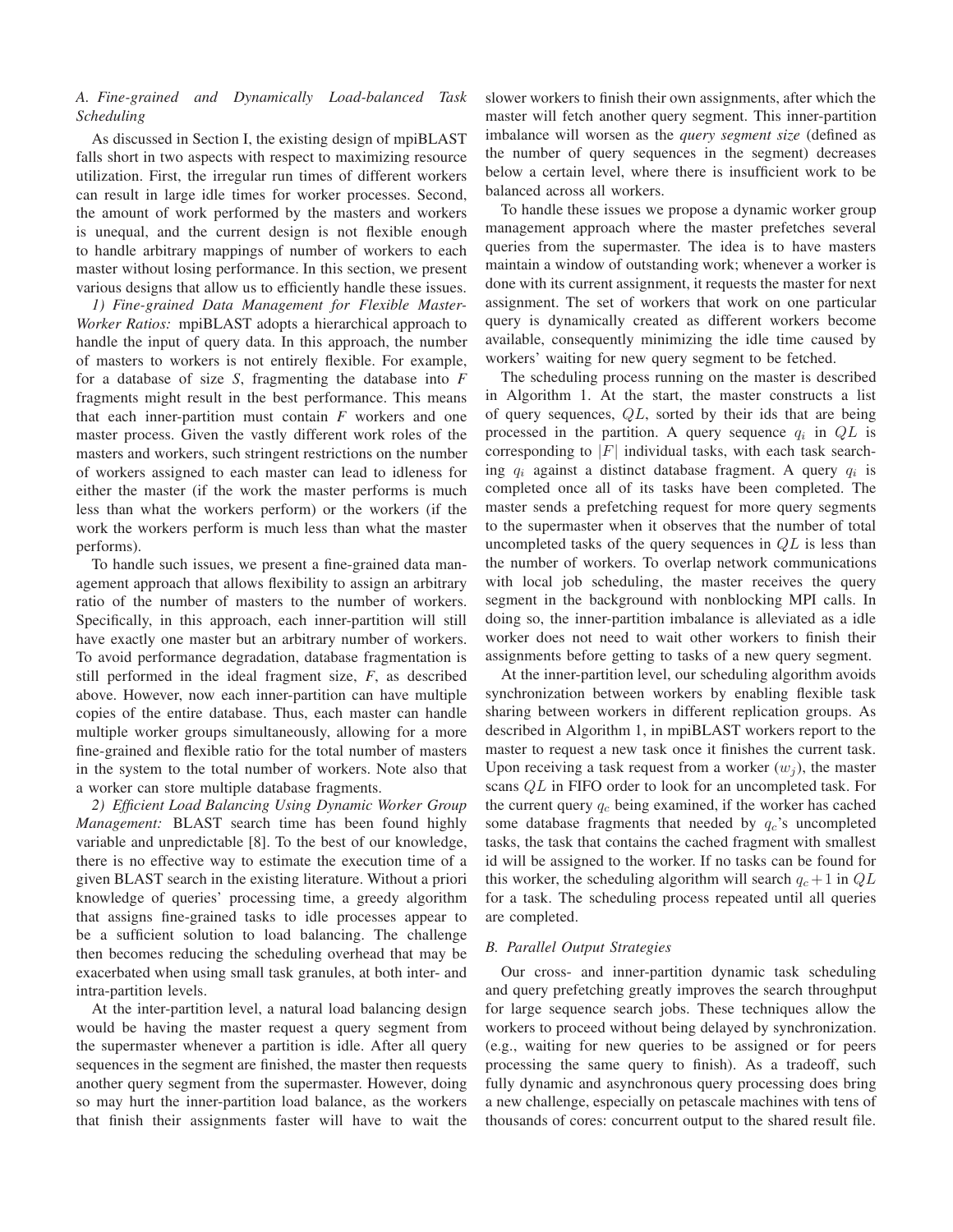## **Algorithm 1** Master Scheduling Algorithm

Let  $QL = \{q_1, q_2, ...\}$  be the list of unfinished query sequences Let  $F = \{f_1, f_2, ...\}$  be the set of database fragments Let  $Unassigned_i \subseteq F$  be the set of unassigned database fragments for query sequence  $q_i$ Let  $W = \{w_1, w_2, ...\}$  be the set of workers in this partition Let  $D_i \subseteq W$  be the set of workers that cached fragment  $f_i$ Let  $C_i \subseteq F$  be the database fragments cached by worker  $w_i$ Receive database fragments distribution from workers **Require:**  $|W| \neq 0$ Initialize QL by fetching a query segment from supermaster **while** QL is not empty **do if** number of all unassigned fragments in  $QL < |W|$  then Issue segment prefetching request to supermaster **end if if** Receive a query segment QS from supermaster **then for**  $q_i \in QS$  **do** Append  $q_i$  to  $QL$  $Unassigned_i \leftarrow F$ **end for end if** Receive task request from worker  $w_i$  $q_c \leftarrow QL.head$  $assignment_i \leftarrow \langle \emptyset, 0 \rangle$ **while**  $q_c \neq QL$  tail and assignment<sub>i</sub> =  $\langle \emptyset, 0 \rangle$  **do if**  $\exists f_i \in Unassigned_c$  and  $w_i \in D_i$  **then** Find  $f_k$  such that  $k = min{l | f_l \in C_j \land f_l \in I}$  $Unassigned_c\}$  $assignment_j \leftarrow \langle q_c, f_k \rangle$ **end if if**  $|Unassigned_c| = 0$  **then**  $QL.head \leftarrow QL.head.next$ **end if**  $q_c \leftarrow q_c.next$ **end while end while**

In this section, we discuss efficient parallel I/O techniques suitable for the sequence search workload on large-scale platforms.

The optimizations of non-contiguous I/O operations have been well studied for parallel numerical simulations, which often possess predictable data access patterns and balanced computation models. However, the unique aspects of parallel sequence-search applications complicate the I/O design as follows:

- The output data distribution is fine-grained as well as irregular, and varies from one query to another. Straightforward, uncoordinated I/O can result in poor I/O performance.
- Unlike in timestep simulations, where the computation time is well balanced across processes, here the computa-

tion time could be significantly imbalanced across workers searching the same query on different database fragments. In addition, there is no inherent synchronization in the computation core between searching different queries. Therefore, using synchronous parallel I/O techniques may incur high parallel overhead and have negative impacts on load balancing.

The above observations suggest that traditional noncontiguous I/O optimization techniques, specifically data sieving and collective I/O (described in Section III-B), may not be suitable for massively parallel sequence search. In this paper, we investigate an alternative I/O optimization for parallel sequence search which employs an asynchronous, two-phase writing technique. We compares it with with existing parallel I/O optimizations by evaluating three alternative output strategies on the BG/P system: *WorkerIndividual*, *WorkerCollective*, and *WorkerMerge* (as illustrated side by side in Fig. 1). Among them, the first two are based on existing I/O techniques, and the last one (WorkerMerge) is our proposed I/O optimization. Recall that we presented the results processing protocol in Section II-A. In this section, we focus our discussion on how the non-contiguous data buffered at workers are written to the file system.

*1) WorkerIndividual:* This I/O approach has been used in the previous mpiBLAST design. Once the workers receive write offsets of buffered output blocks from the master, they go ahead and issue write requests to the shared file system to write out the buffered output blocks. Fig. 1(a) depicts the procedure of the WorkerIndividual strategy with an example setting consisting of three workers, assuming the database is also segmented into three fragments. Whenever a worker finishes a search assignment, it checks with the master to receive offset information for previously completed queries. If such information is available, the worker will first write local qualified output blocks to the shared file system before searching its next assignment. Note that as the results merging cannot be finalized until all workers complete searching the query sequence  $q_i$ , a worker likely will not be able to proceed with output immediately after it finishes searching the query. Instead of blocking this worker until the write offsets for  $q_i$ are available, the scheduler let it go ahead to request the next query sequence,  $q_{i+1}$  and start computation again.

The writing of non-contiguous output data can be done in two ways. The intuitive way is to perform a seek-andwrite operation for every block via POSIX I/O calls. This solution is inefficient as it will result in many small I/O requests unfavored by typical file systems. An alternative approach is to use the non-contiguous write method provided by MPI-IO [13]. Specifically, each worker first creates a file view that describes the locations to be written, then simply calls MPI\_File\_write() to issue writes of all output data at once. MPI-IO libraries such as ROMIO [26] provide optimizations for this type of non-contiguous write with data sieving [25] according to the file access pattern. Our experiments on BG/P show that using MPI-IO noncontiguous write has considerable better performance than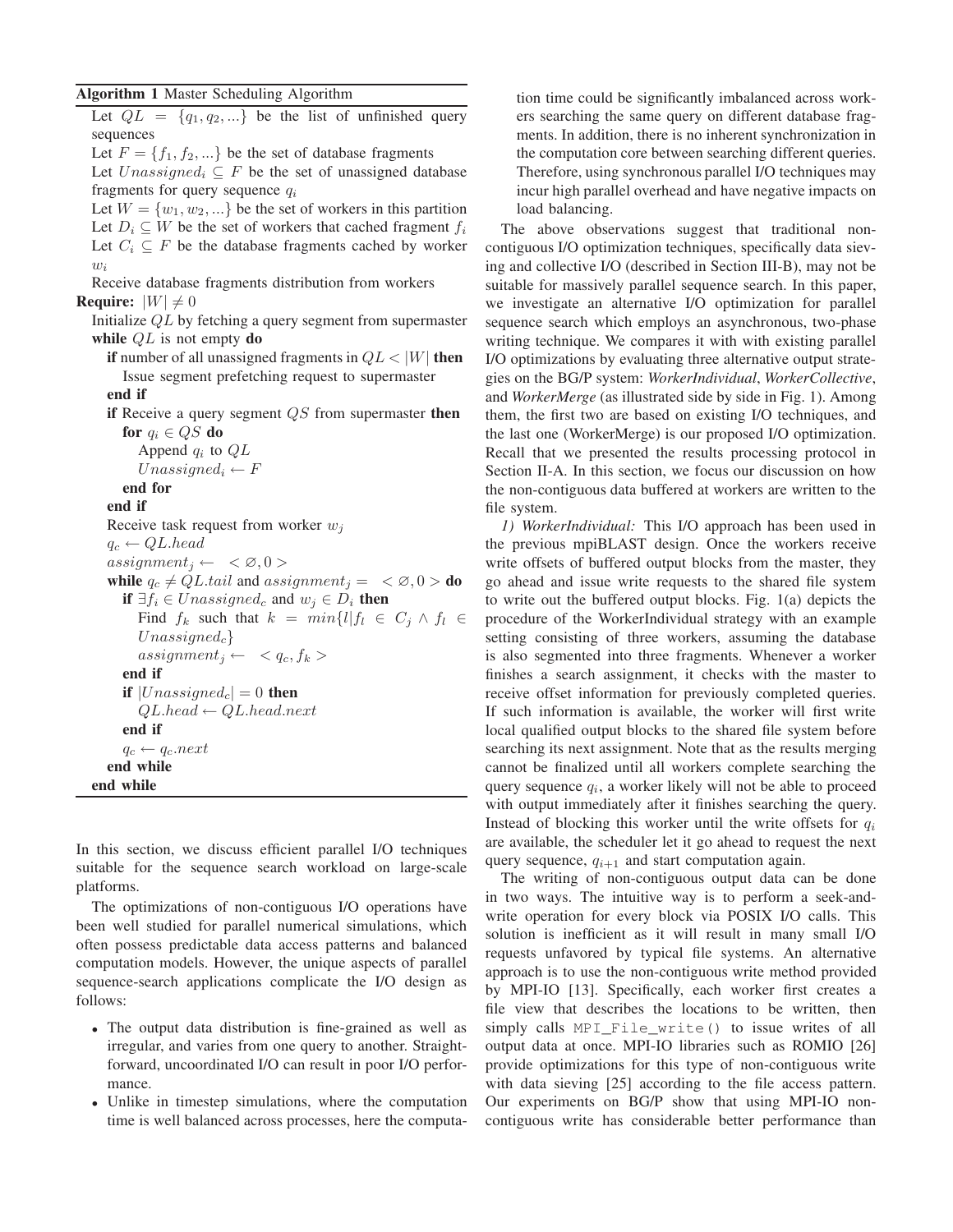

Fig. 1. Three output strategies compared in this study. WorkerIndividual adopts the data sieving I/O technique when possible. WorkerCollective is based on the collective I/O technique. WorkerMerge is based on the proposed asynchronous, two-phase I/O technique.

using individual POSIX I/O calls. Hence in our experiments we use MPI-IO calls for this output strategy.

The major advantage of WorkerIndividual is that it does not introduce any synchronization overhead in the I/O phase. Workers alternate between computation and I/O, without

blocking on other workers. This strategy is expected to work efficiently if the non-contiguous writing performance is well sustained by the underlying file system. The disadvantage, however, is that the non-contiguous accesses may be inefficient.

*2) WorkerCollective:* Collective I/O appears to be a natural solution when we have a large number of small, noncontiguous I/O requests accessing a shared file with an interleaving pattern. A corresponding output strategy for parallel sequence search, which we call *WorkerCollective*, lets the workers coordinate their write efforts into larger requests. As illustrated in Fig. 1(b), after receiving write offsets from the master, rather than performing individual writes, the workers will issue a MPI-IO collective write request. Like in the case of WorkerIndividual, the results merging of  $q_i$  likely will not be done right after the search of this query is completed. To overlap the master's result processing with workers' searching, all the workers involved in searching  $q_i$  continue with query processing, until between assignments they found that the file offset information regarding  $q_i$  has arrived. At this point, a worker will enter the collective output call for  $q_i$ .

The advantage of this strategy lies in its better I/O performance compared to the non-contiguous write approach, by combining many small write requests into several large contiguous ones through extra data exchange over the network, However, even with the overlap discussed above, this strategy still incurs frequent synchronization, as collective I/O calls are essentially barriers that force workers to wait for each other (as shown with the white boxes in Fig. 1(b)). While suitable for time-step simulations, this communication pattern is undesirable for parallel sequence-searches, which have imbalanced computation intervals.

*3) WorkerMerge:* Recognizing the limitations of the aforementioned approaches, we propose WorkerMerge, an output strategy that performs asynchronous, decentralized writes with merged I/O requests. With this strategy, after the master finishes result merging for query  $q_i$ , it appoints one of the workers to be the writer for this query. To minimize data communication, we select the worker with the largest volume of qualified output data to play the writer role, who will collect and write the entire output for this query. The workers involved in searching  $q_i$  are notified about the output data distribution and the writer assignment, and send their output data for  $q_i$ to the writer. In the example depicted in Fig. 1(c), worker 2 is selected as the merger for query  $q_i$ . After receiving output offsets, worker 1 and worker 3 send their output blocks to worker 2 using non-blocking MPI sends, then continue with the next search assignment. After worker 2 finishes searching query  $q_{i+1}$ , it receives output blocks sent by worker 1 and 3, then performs a contiguous write.

In implementing this strategy, the memory constraint of involved processes has to be taken into account. We defined a maximum write buffer size  $(MBS)$ , to coordinate incremental output communication, similar to the scheme used in common 2PIO implementations [23]. Specifically, a write leader will only gather MBS amount of data from the peer workers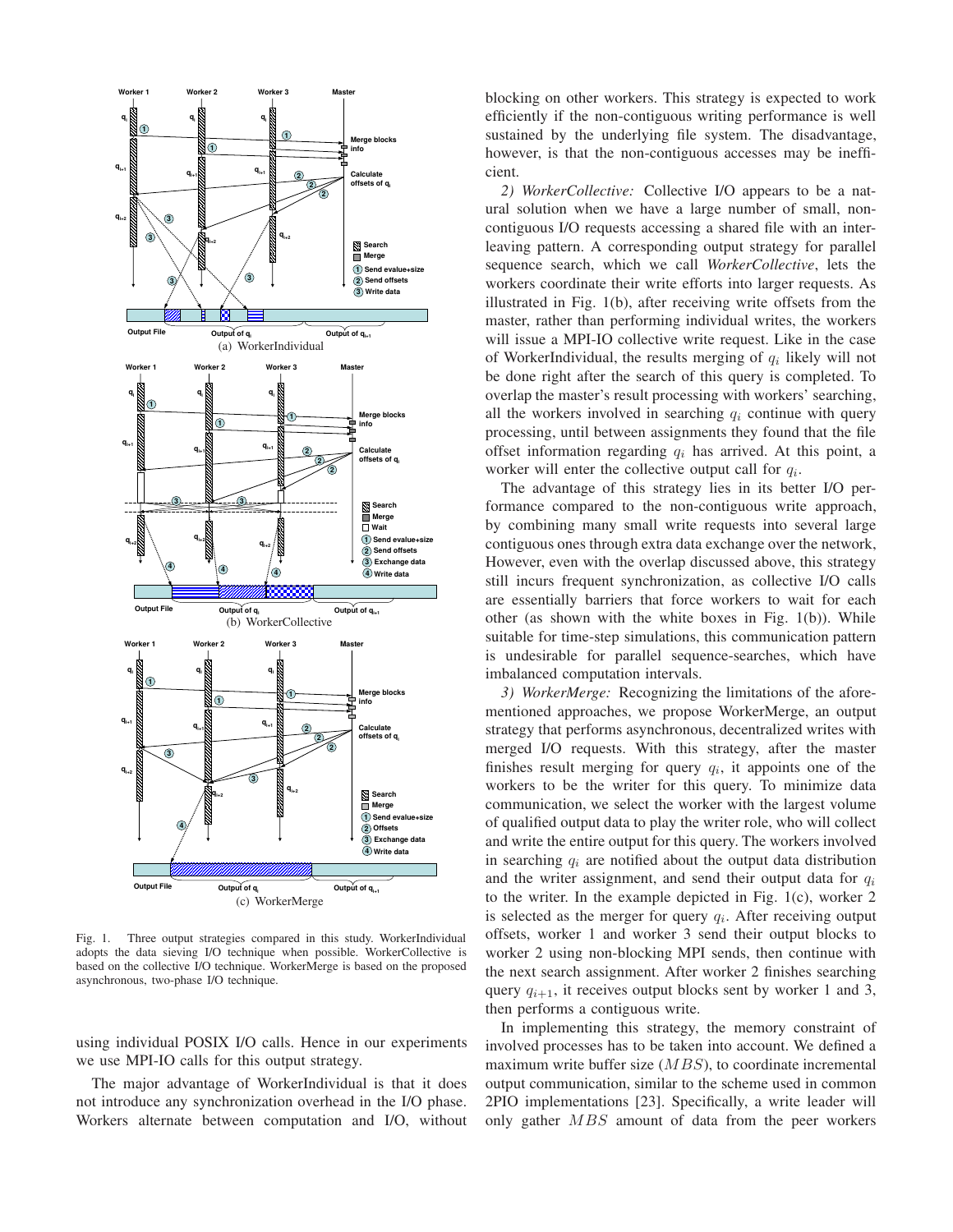before issuing a write to the file system. The MBS value is set to 4MB in our current implementation.

Such data collection is conducted using non-blocking MPI communication to overlap with search computations. A writer checks the status of the collection between searching two assignments. Whenever the output data for a write operation has been collected, it issues an individual write call to output a large chunk of data.

The WorkerMerge strategy takes advantage of collective I/O and removes the synchronization problem. It seamlessly works with our dynamically load-balanced scheduling algorithm and allows a large number of workers to be efficiently supervised by a master.

One may argue that the MPI-IO standard does provide asynchronous collective I/O with *split collective read/write operations* [13]. The split collective operations do allow the overlap of I/O and computation by separating a single blocking collective call into a pair of "begin" and "end" operations. However, our framework cannot benefit from them for two reasons. First, split collective I/O is not yet supported in popular MPI-IO libraries [26]. Second, in our target scenario, the data distribution (in terms of an MPI file view) is computed dynamically depending on the local result merging process, therefore a new file view needs to be constructed for each query's output. Since the MPI\_File\_set\_view call has only a blocking form, there is no way to remove inter-worker synchronization even with split collective write functions.

In our current design, the result from each query is written by one writer process. For queries that generate large amounts of output data, using multiple writers may be beneficial. However, this will inevitably add synchronization overhead in the I/O process, which is what our design tries to avoid. Our work targets large BLAST jobs processing many queries on supercomputers. Here, with a large number of concurrent groups working on queries and our proposed asynchronous writing, the underlying I/O parallelism in the system is expected to be well utilized. Therefore the main issue is whether the individual writers will have enough memory space to buffer the single-query output, which can be addressed by the incremental buffering and writing strategies already adopted in parallel I/O libraries such as ROMIO.

#### V. PERFORMANCE RESULTS

In this section we present the performance evaluation of our optimizations of mpiBLAST on BG/P systems. We first compare the scalability of different output strategies, then we evaluate the overall system scalability with a real bioinformatic genome search problem.

## *A. Experiment Platforms*

We use several Blue Gene/P systems located at Argonne National Laboratory (ANL) and IBM Rochester with different compute-to-I/O node ratios. At ANL, we use a one-rack BG/P system named Surveyor, which has a compute-to-I/O node ratio of 64:1. At IBM Rochester, we use a 8-rack system and a one-rack system, configured with compute-to-I/O node ratios

of 64:1 and 128:1 respectively. In all systems, each node is equipped with 2GB memory, and GPFS is provided as a shared file system.

## *B. Comparison of Output Strategies*

In this section, we evaluate the scalability of three I/O strategies discussed in Section IV-B. To stress test the program, we use nt, one of the largest nucleotide sequence databases downloaded from NCBI, as the experimental database. The nt database contains in total over 6 million GenBank, EMB L, D, and PDB sequences, with a raw size of 23 GB and a formatted size of 7.4GB at the time the experiments were conducted. We use sequences randomly sampled from the nt database itself as the query sequences.

First, we evaluate the three output strategies by configuring mpiBLAST to use only one partition. In doing so, we focus solely on I/O scalability and isolate other factors such as load balancing between partitions. The nt database is partitioned into 128 fragments. At the beginning of the program execution, a database copy is replicated across sets of 32 workers. That is, every 32 workers in the whole system form a replication group. The first group of workers serves as the I/O group. Each worker in the I/O group reads in their assigned fragments in parallel and broadcasts those fragments to the corresponding workers in all other replication groups using MPI communication.

The query set is 512 randomly sampled nt sequences whose sizes are less than 5KB each. Our past experiences suggest that searching these sequences is not very compute-intensive, and consequently incurs high I/O demands. Fig. 2 shows the execution time for searching the queries with an increasing number of worker processes on two BG/P systems with different I/O-to-compute node ratios. We observe that in the two tested systems, both WorkerCollective and WorkerMerge approaches scale well as the number of workers grows, with WorkerMerge consistently outperforming the WorkerCollective by a considerable margin. This suggests that the I/O approaches used in both output strategies are scalable, and the their write throughput can be sustained by the I/O subsystems on either system. However, the performance of WorkerCollective is significantly affected by the synchronization overhead associated with periodic collective I/O operations.

On the other hand, WorkerIndividual works well only with small numbers of processes. In fact, the performance of WorkerIndividual is almost the same as that of WorkerMerge in small scale tests. However, because of the non-scalable I/O approach, the performance of WorkerIndividual degrades rapidly as system size grows. Interestingly, the trends of the degradation are different on the two tested systems. On the IBM Rochester system, which has an compute-to-I/O node ratio of 128:1, WorkerIndividual starts performing worse than WorkerMerge at 128 workers, but still outperforms Worker-Collective. From 128 to 256 workers, the performance of WorkerIndividual degrades so much that there is a negative scaling impact on the overall performance. On the ANL system, which has better I/O capability with an compute-to-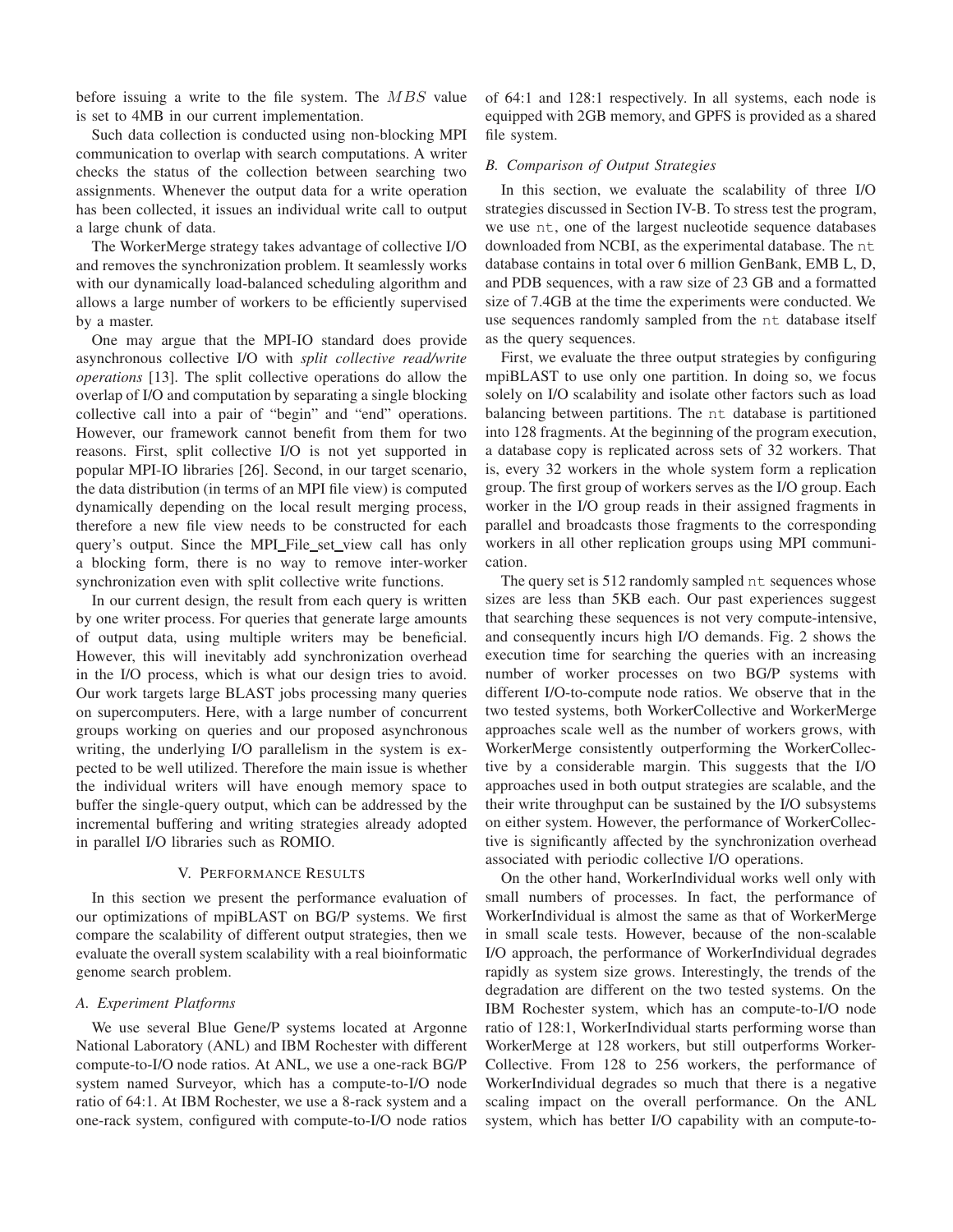| Profile           | 128 Workers - IBM Rochester |         |                         |         |             |         | 128 Workers - ANL |          |                         |         |                    |          |
|-------------------|-----------------------------|---------|-------------------------|---------|-------------|---------|-------------------|----------|-------------------------|---------|--------------------|----------|
| <b>Strategies</b> | WorkerIndividual            |         | <b>WorkerCollective</b> |         | WorkerMerge |         | WorkerIndividual  |          | <b>WorkerCollective</b> |         | <b>WorkerMerge</b> |          |
|                   | Time(s)                     | Percent | Time(s)                 | Percent | Time(s)     | Percent | Time(s)           | Percent  | Time(s)                 | Percent | Time(s)            | Percent  |
| Init              | 14.83                       | .06%    | 14.82                   | 0.81    | 16.91       | .75%    | 29.41             | $2.99\%$ | 21.87                   | .16%    | 28.21              | $2.88\%$ |
| <b>BLAST</b>      | 939.61                      | 67.50%  | 946.93                  | 51.37   | 941.33      | 97.22%  | 937.89            | 95.22%   | 943.56                  | 50.39%  | 937.66             | 95.78%   |
| Write             | 397.03                      | 28.52%  | 793.09                  | 43.03%  | 0.24        | 0.23%   | 4.29              | 0.44%    | 828.72                  | 44.27%  | 0.13               | $0.01\%$ |
| Other             | 40.65                       | 2.92%   | 88.39                   | 4.80%   | 9.73        | .01%    | 13.32             | $.35\%$  | 78.21                   | 4.18%   | 13.01              | 1.33%    |
| Total             | 392.12                      | 100%    | 1843.27                 | 100%    | 968.22      | 100%    | 984.93            | $100\%$  | 1872.36                 | $100\%$ | 979.02             | 100%     |

TABLE I

EXECUTION BREAKDOWNS OF VARIOUS OUTPUT STRATEGIES ON TWO SYSTEMS WITH DIFFERENT I/O TO COMPUTE NODE RATIOS.



Fig. 2. Node scalability results of searching 512 randomly sampled nt sequences against nt database itself with increasing number of worker processes. The compute-to-I/O node ratio is 128:1 in the Rochester system and 64:1 in the ANL system.

I/O node ratio of 64:1, WorkerIndividual works well until 128 workers, and increases slightly at 256 workers.

Nonetheless, the WorkerMerge strategy consistently outperforms other strategies on both systems. With 256 workers, WorkerMerge outperforms the WorkerCollective by a factor of 2.7, and WorkerIndividual by a factor of 4.9 on the IBM Rochester system. On the ANL system, it outperforms WorkerCollective and WorkerIndividual by a factor of 2.7 and 1.9, respectively.

To further understand the results, we present the breakdowns of the executions with 128 worker processes on both systems in Table I. For each time fraction, the average execution times of all workers is reported. The most surprising observation in these results is that the execution time spent on the BLAST functionality is almost identical across different tests. It is, in fact, the time spent on writing the output that makes the most dramatic difference between various output strategies and system configurations. Specifically, WorkerMerge, which performs the best, spends less than 1 second or 0.3% of the total execution time on the actual writing. While for WorkerCollective, about 800 seconds or over 40% of the time is spent on writing the results. It is worth noting that we benchmark the write time in WorkerCollective by measuring the execution time spent on the collective I/O operations including setting file views and performing collective writes. Hence the write time measured for WorkerCollective is dominated by the synchronization cost. As for WorkerIndividual, the write time differs by an order of magnitude on the two systems with different I/O capability. For the same BLAST job, it takes around 400 seconds to write the output on the Rochester system but only slightly more than 4 seconds on the ANL system. Note that the write time is measured as the time spent on calling MPI\_File\_write() function. One possible reason for this behavior is that when the I/O subsystem is not capable to process the non-contiguous I/O requests quickly enough, more and more successive non-contiguous I/O requests enter the file system resulting severe I/O contention.

The actual amount of data generated by the BLAST job in the above experiments is about 285 MB. According to our I/O benchmarks on the IBM Rochester system, the peak performance we measured with one MPI process doing sequential I/O is 105 MB/s, which implies that the complete output data can be written to the file system within a few seconds with sequential, contiguous I/O. This explains why the writing cost is trivial in WorkerMerge. The results of WorkerIndividual tests show that uncoordinated, non-contiguous writing results in poor I/O performance. Collective I/O, on the other hand, improves the actual I/O performance but hurts the overall system performance with significant synchronization costs. WorkerMerge performs the best because it can achieve high I/O performance while allowing involved processes to collaborate asynchronously.

Next, we compare the performance of output strategies by scaling the number of partitions. As can be seen in Fig. 2,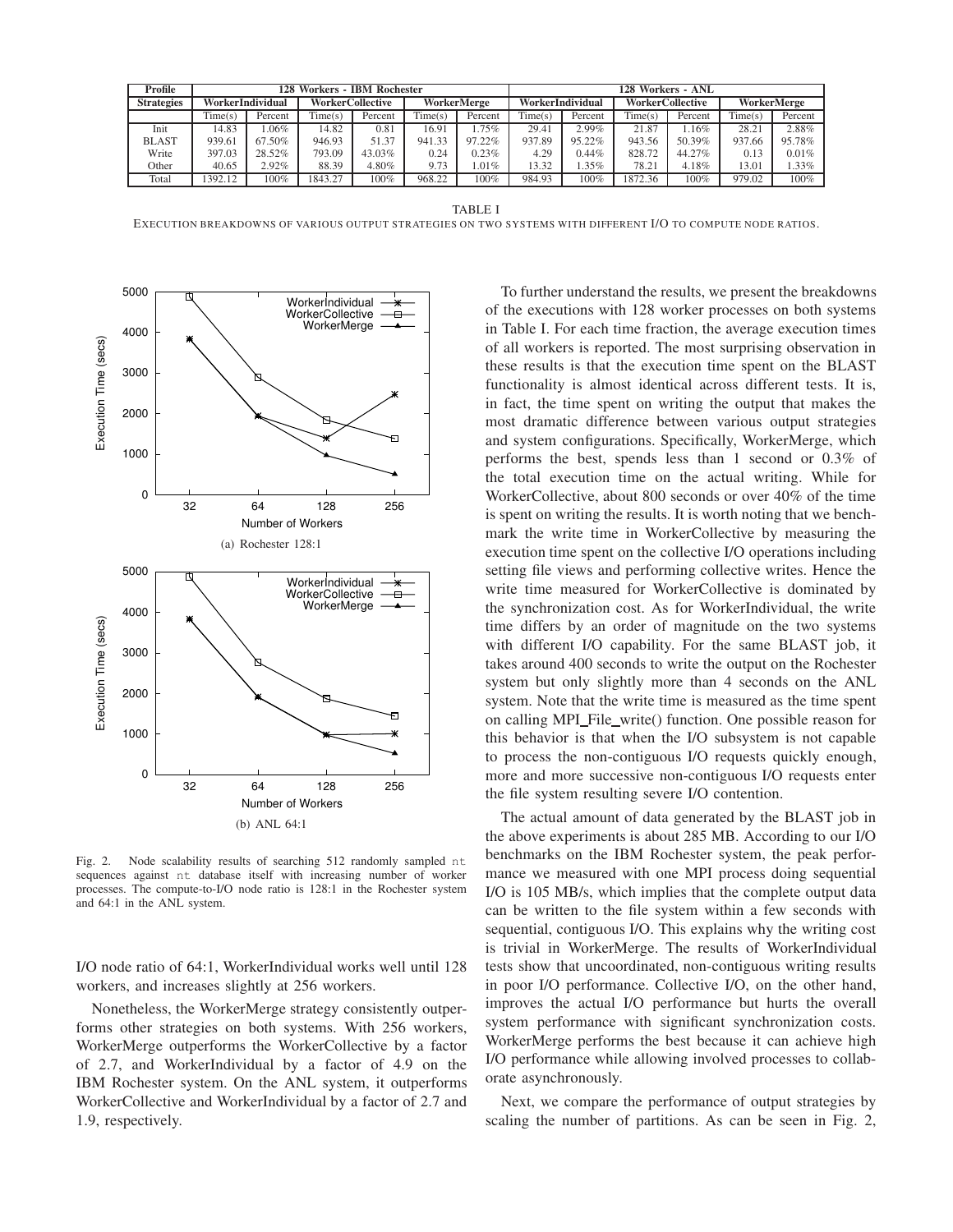WorkerIndividual works well with a small number of workers and can deliver almost the same throughput as WorkerMerge for 128 workers or less. Since the I/O subsystem in BG/P scales with the system size, one might wonder whether WorkerIndividual can achieve a similar performance as Worker-Merge if we limit the number of worker processes in a partition and grow the number of partitions. Such a hypothesis can be verified by examining the scalability of various strategies within our hierarchical scheduling framework. In this group of tests, we fix the partition size at 128, and increase the system size from 512 to 2048 cores. The input is a set of 2048 sequences randomly sampled from the nt database. The experiments are performed on the ANL system. As Fig. 3 shows, both WorkerCollective and WorkerMerge scale well as the system size grows, while WorkerMerge holds a significant winning margin. It is evident that WorkerIndividual scales poorly even when the I/O system scales with the system size. As a result, the overall system performance stops decreasing from 1024 to 2048 cores.



Fig. 3. Scalability of three output strategies on multiple partitions.

## *C. Load Balancing*

In this section, we compare two existing static loadbalancing approaches with our dynamic load-balancing design. The first static approach splits the input queries among equalsized processor groups so that the queries assigned to each group have the same total lengths, as used by Rangwala et. al. in their parallel BLAST implementation for BG/L [18]. We call this approach *LengthSplit*. The second static approach, used in ScalaBLAST [16], splits queries by taking into account the number of queries in addition to the total query lengths. Specifically, each group is assigned a batch of queries that contains the same mount of "work units", which is calculated as follows for  $N$  queries:

$$
\sum_{i=0}^{N} length(q_i) + N * weight\_factor \qquad (1)
$$

We will refer to this approach as *WeightSplit*. In our experiments, the *weight\_factor* is configured as 225 as used in [16]. In our experiments, we again use nt as the test database.

According to our previous study [8], the compute-intensive sequences in the nt database are likely to be longer than 5KB. So we create an input query set by collecting the first 1024 sequences in the nt database that are shorter than 20KB; thus some long sequences in the query set can be expected to cause search imbalances. We do not include sequences longer than 20KB as those sequences could take hours to search based on our past experiences, preventing the experiments from finishing within the queue time limit on the test platform.

To implement the static load-balancing approaches, we use 1024 nodes on the ANL BG/P system divided into groups of 128 nodes and launch an instance of mpiBLAST in each group. We split the input queries into 8 batches using LengthSplit or WeightSplit depending on the static loadbalancing approach, and have each mpiBLAST instance search a distinct batch of queries<sup>1</sup>. In comparison, in the dynamic load-balancing approach, we configure mpiBLAST to run on all processors performing load balancing among the 8 groups. For each approach, the maximum, average, and minimum processing time spent on each group are reported in Fig. 4 with the overall program execution time being the maximum group execution time. From the disparity between the maximum and average group execution times, we can see that the synthesized input query set creates large load imbalances among all three approaches. Interestingly, the performance of both static approaches is very similar; in both cases, the maximum group execution time is about 2.3 times higher than the average group execution time. On the other hand, although the dynamic loadbalancing approach is also affected by search imbalances, it brings down the ratio of maximum execution time to average execution time to 1.8, resulting in performance improvements by a factor of 1.39 and 1.42 compared to LengthSplit and WeightSplit respectively.



Fig. 4. Performance comparison of static and dynamic load-balancing approaches. LengthSplit and WeightSplit are two static load-balancing approaches used in other large-scale sequence-search applications. Dynamic is the dynamic load-balancing approach used in mpiBLAST.

<sup>1</sup>We were not able to compare our load balancing approach directly to other sequence-search tools adopting static load balancing because the source codes of those tools are not publicly available.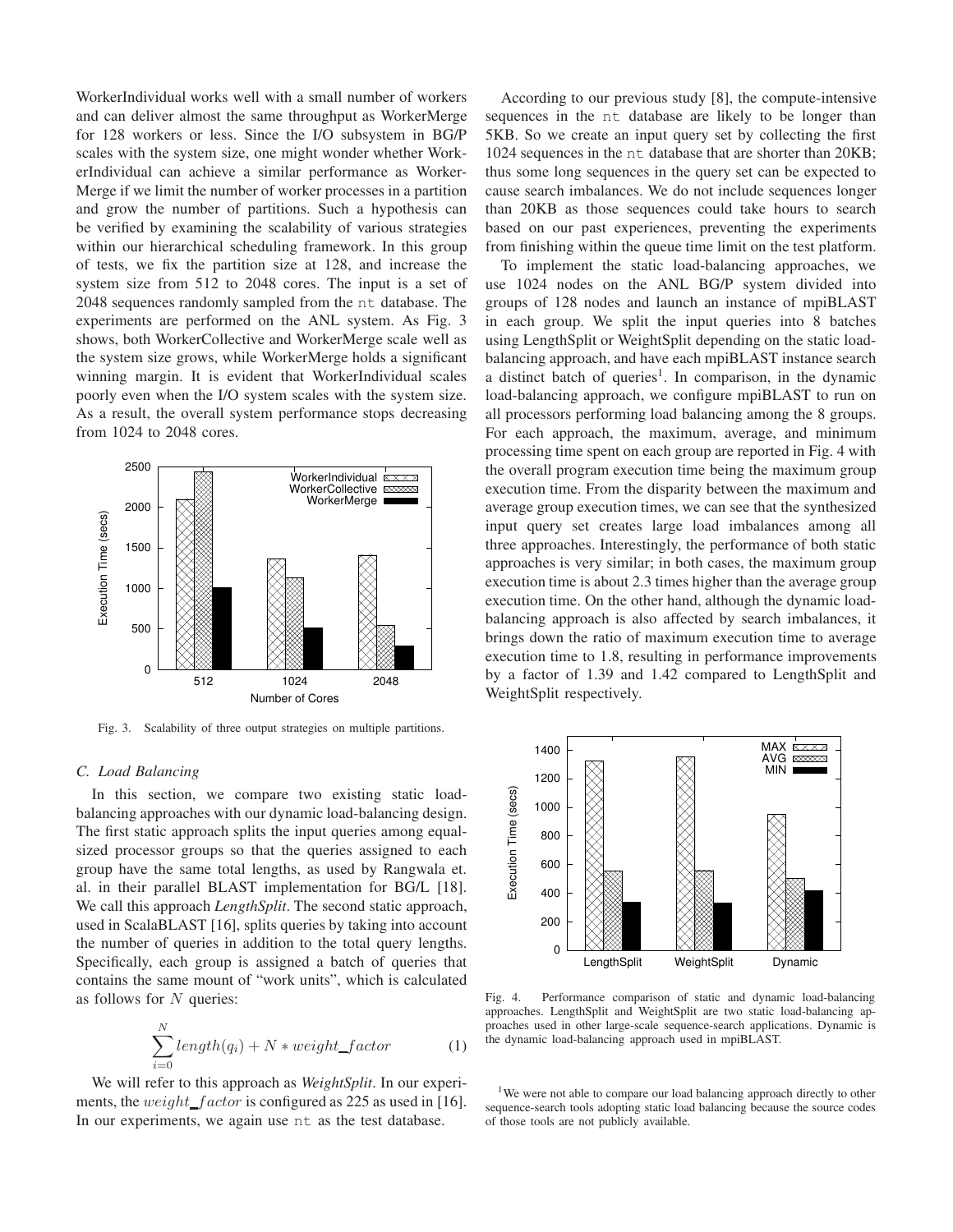#### *D. Scalability Tests*

To evaluate the scalability of mpiBLAST, we run and profile a large-scale, sequence-search job — sequence searching the entire microbial genome database against itself — in order to address two vitally important problems in computational biology: (1) discovering missing genes in genomes and (2) inferring structure in genomic sequence databases.<sup>2</sup>

*1) Problem Description:* Sequence searching the entire microbial genome database against itself has several utilities in computational biology as described in [1]. A summarized description of these utilities is noted below:

**Discovering Missing Genes:** Genome annotation identifies the location of genes and the coding regions in a genome, determines what those genes do, and then annotates this information to the genome. Part of the above process entails accurately determining the location and structure of protein-encoding and RNA-encoding genes via computational analysis. If done improperly, we end up *predicting false genes* or *missing real genes*.

A popular method for locating genes, known as the similarity method, requires the comparison of genomic segments with a database of gene sequences found in similar organisms. If the sequence is conserved, then the segment that is being evaluated is likely to be a coding gene. Genes that do not fit a given genomic pattern and do not have similar sequences in current annotation databases may be systemically missed.

To detect missed genes, we use the similarity method and compare raw genomes against each other rather than comparing a raw genome to a database of known genes. For instance, if gene  $x$  in genome  $X$  and gene  $y$  in genome  $Y$  have been missed and  $x$  is similar to  $y$ , then the similarity method will find both. However, the *only* way of identifying this is to perform an all-to-all comparison of the entire microbial genome database against itself, which is highly computeintensive.<sup>3</sup>

**Adding Structure to Genetic Sequence Databases:** One of the major issues with sequence searching is the structure of the sequence database itself. Currently, these databases are "structured" as a flat file in human-readable format, e.g., ASCII text, and each new sequence that is discovered is simply appended to the end of the file. Without more intelligent structuring, the query sequence needs to be compared to every sequence in the database (several millions currently) forcing the best-case to take just as long as the worst-case. By organizing and providing structure to the database, searches can be performed more efficiently by being able to discard irrelevant portions entirely. One way to provide structure to the sequence database is to create a sequence similarity tree



Fig. 5. Speedup of searching a quarter million of microbial genome sequences against the microbial genome database itself.

where "similar" sequences are closer together in the tree than dissimilar sequences. The connections in the tree are created by determining how "similar" the sequences are to each other; sequence search can be used to determine the sequence similarity. To create *every* connection, however, an "all-to-all" sequence search must be performed where the input query being the same as the database, resulting in an output size of  $N^2$  values (where N is the number of sequences in the database).

*2) Performance Results:* We first systematically evaluated the combination of mpiBLAST's hierarchical scheduling and its optimized parallel output strategy by searching 0.25 million query sequences randomly sampled from the microbial genome database against the database itself. We performed initial profiling by varying the partition size, the number of database replicas per partition, and the number of database fragments. This profiling allowed us to identify the ideal values for different parameters for our system — 64 database fragments, 128 as the partition size, and 16 as the replication group size.

Based on this profiled information, in this experiment, we increase the system size from 1 rack to 8 racks and measure the speedup achieved as illustrated in Fig. 5. As can be seen, our enhancements allow mpiBLAST to scale almost linearly from 4096 cores to 32768 cores, achieving a *93% parallel efficiency* at the largest test scale. This near-perfect speedup demonstrates that the synergy of mpiBLAST's scalable task and I/O scheduling design can take full advantage of the massive parallelism offered by the BG/P system.

Finally, we leverage the processing power of BG/P system, enhanced by our optimizations, to solve the problem of searching the entire microbial genome against itself. To avoid data loss of possible hardware failures during the long run, we split the database into 64 query files, each consisting of about 85MB of sequence data, and continue submitting jobs to the 8-rack system until the whole genome search is completed. This problem, previously considered to be computationally intractable in practice, was completed within *12 hours*.

<sup>&</sup>lt;sup>2</sup>Note: Several of the co-authors on this paper were involved in a similar endeavor that won the SC—07 Storage Challenge Award, but by running in a significantly different environment, a distributed ad-hoc grid consisting of over 12,000 processors from six U.S. supercomputing sites and a petabyte files at the Tokyo Institute of Technology.

 $3$ When this computation was done as part of the SC—07 Storage Challenge, it required 12,000+ processors to compute over a two-week period and write to a petabyte file system.